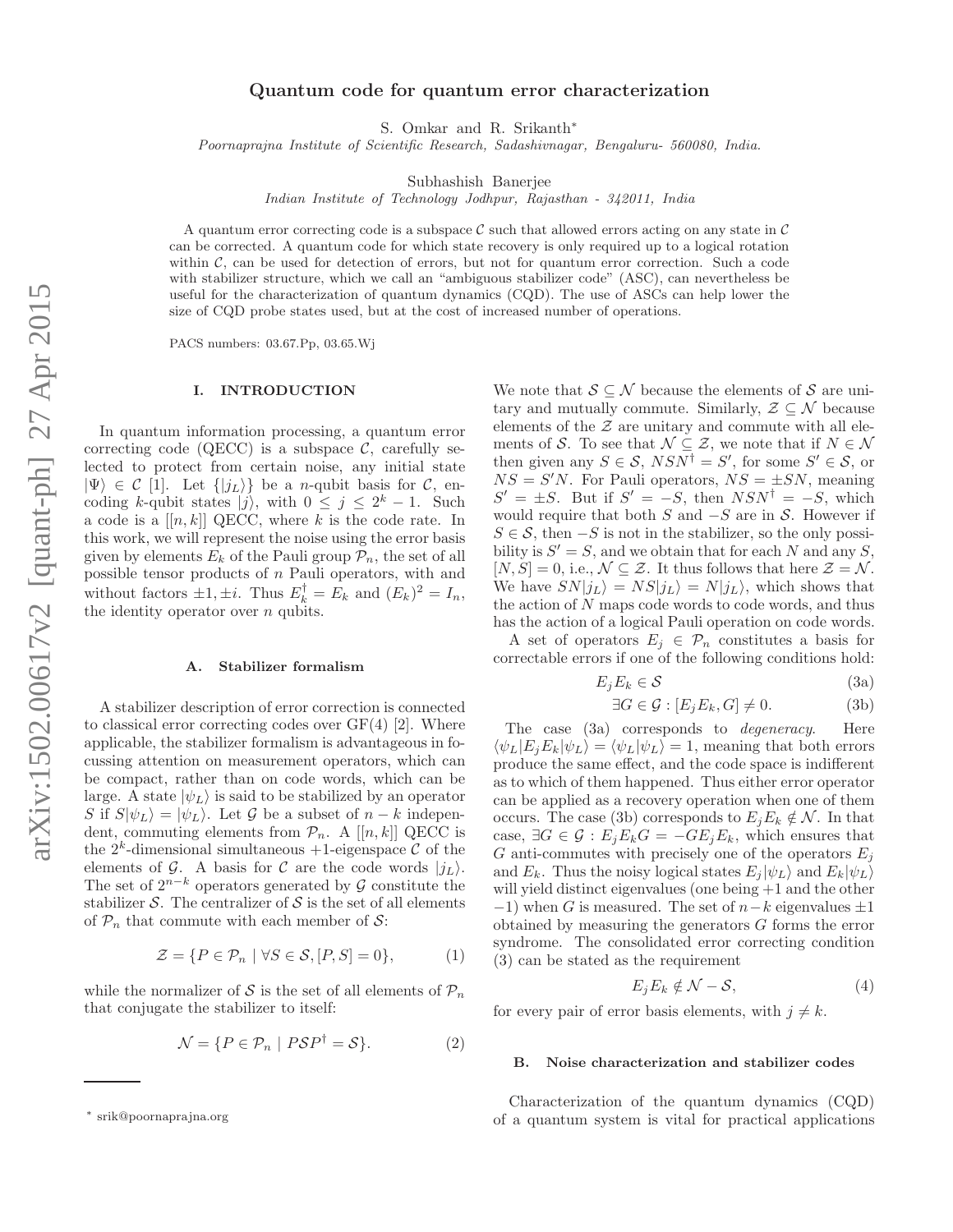in quantum information processing, communication and computation, on account of environmental decoherence. If  $\sigma$  represents the quantum state of the system at time  $t = 0$ , then it evolves under the action of the noise to

$$
\mathcal{E}(\sigma) = \sum_{m,n} \chi_{m,n} E_m \sigma E_n^{\dagger}, \tag{5}
$$

where  $\chi$  is the *process matrix*, a Hermitian operator satisfying the properties  $\sum_{j,k} \chi_{j,k} E_j^{\dagger} E_k = \mathbb{I}$ , and  $\sum_m \chi_{m,m} =$ 1 [3]. The (positive) elements  $\chi_{j,j}$  are probabilities for errors  $E_i$  to occur. The terms  $\chi_{i,k}$   $(j \neq k)$  refer to the coherence between two distinct errors.

Quantum process tomography (QPT) denotes a CQD technique where for selected input states  $\sigma_j$ , complete state tomographic data  $\lambda_{j,k} = \text{Tr}(\sigma_j \mathcal{E}(\sigma_k))$  is obtained. The process matrix is derived by inversion of this experimental data. There have been several QPT techniques, like standard quantum process tomography (SQPT) [4, 5] and ancilla-assisted process tomography (AAPT) [6]. Other CQD methods, which bypass state tomography, include "direct characterization of quantum dynamics" (DCQD) [7] and "quantum error correction based characterization of dynamics" (QECCD), introduced by the present authors [3]. Other developments include an efficient method for estimating diagonal terms of the process matrix using twirling [8], which is useful for determining QECCs [9]. Other related works on channel estimation include Ref. [10], a technique like that in Ref. [9] extended to cover off-diagonal  $\chi_{jk}$  terms, and Refs. [11].

QECCD brings about a twist to the theme of using QECCs in that the codes are used not just for protecting quantum states, but also for CQD. This permits one to implement CQD concurrently with quantum computation, making QECCD work "online". The intuition is that the statistics of errors detected during the error correction process are used to characterize the noise. QECCD makes use of the properties of a class of stabilizer codes in which the allowed Pauli error operators form a group.

#### C. Code ambiguity

A natural extension of the concept behind QECCD would be to adapt stabilizer techniques purely or primarily for CQD, rather than for quantum error correction. Freed from correction duty, codes are no longer bound to obey (3). This can be exploited to design codes with code lengths smaller than permissible under (3), thereby making code words easier to implement experimentally.

However the price to pay for violating (3) is that some errors will be indistinguishable, making stabilizer measurement outcomes ambiguous. The new class of stabilizer codes that we introduce here are therefore called ambiguous stabilizer codes (ASCs). In an ASC, the final state after recovery may contain a residual logical Pauli operation with respect to the initial logical state. An ASC generalizes the concept of a degenerate code,

which is the special case where the only residual logical operation after recovery is the trivial one.

Thus, the purpose of invoking ambiguity–indeed the principal motivation behind the construction of ASC's– is to exploit the stabilizer formalism and structure for the construction of codes that are better suited for error characterization rather than for error correction.

Code ambiguity entails, as detailed below, that more state preparations involving other ASCs are required to unambiguously determine the process matrix. Later we will find that the number of ASCs required for full characterization scales linearly with ambiguity, in a way made precise later. Thus there is a trade-off between spatial resources (length of code words) and temporal resources (number of operations). We call this ambiguous extension of QECCD as "quantum ASC-based characterization of dynamics" (QASCD). From an experimental viewpoint, the above trade-off means QASCD helps simplify quantum state preparation at the cost of increased number of trials and classical post-processing.

QASCD is, unlike traditional methods of process tomography but like the techniques presented in Refs. [3, 7], a direct method in that it does not require the full state tomography of probe states used for CQD. At the same time, QASCD may require smaller codes than these direct techniques. In particular, to characterize mqubit noise, the above direct techniques require probes to be  $2m$ -qubit states or larger. By contrast, with ASCs one can beat this bound. For example, to characterize 2 qubit noise, one can in principle use (a family of) 3-qubit ASCs.

The remaining article is structured as follows. After first developing a theory of ASCs in Section II, we study in Section III their specific group theoretic properties as would be useful for CQD. In Section IV, we detail the protocol that would be used for CQD by employing (a family of) ASCs. The resources, in terms of number of ASCs and operations required for CQD, are discussed in Section V. A trade-off between the space resources (length of codes used) vs time resources (required configurations) is discussed here. After illustrating our new method as applied to a toy 2-qubit noise in Section VI, we finally present conclusions in Section VII.

# II. AMBIGUOUS STABILIZER CODES

#### A. Definition and basic features

A  $2^k$ -dimensional subspace  $\mathcal{C}'$  of *n* qubits, together with an allowed set  $E$  of Pauli error operators, is *ambigu*ous when two or more errors cannot be distinguished via syndrome measurements on the logical state. The indistinguishable errors may require different recovery operations. Thus ambiguity generalizes the concept of degeneracy, and in general prevents error correction.

An *ambiguous set*  $A^{(p)}$  is a collection of allowed Pauli errors that cannot be mutually distinguished by a syn-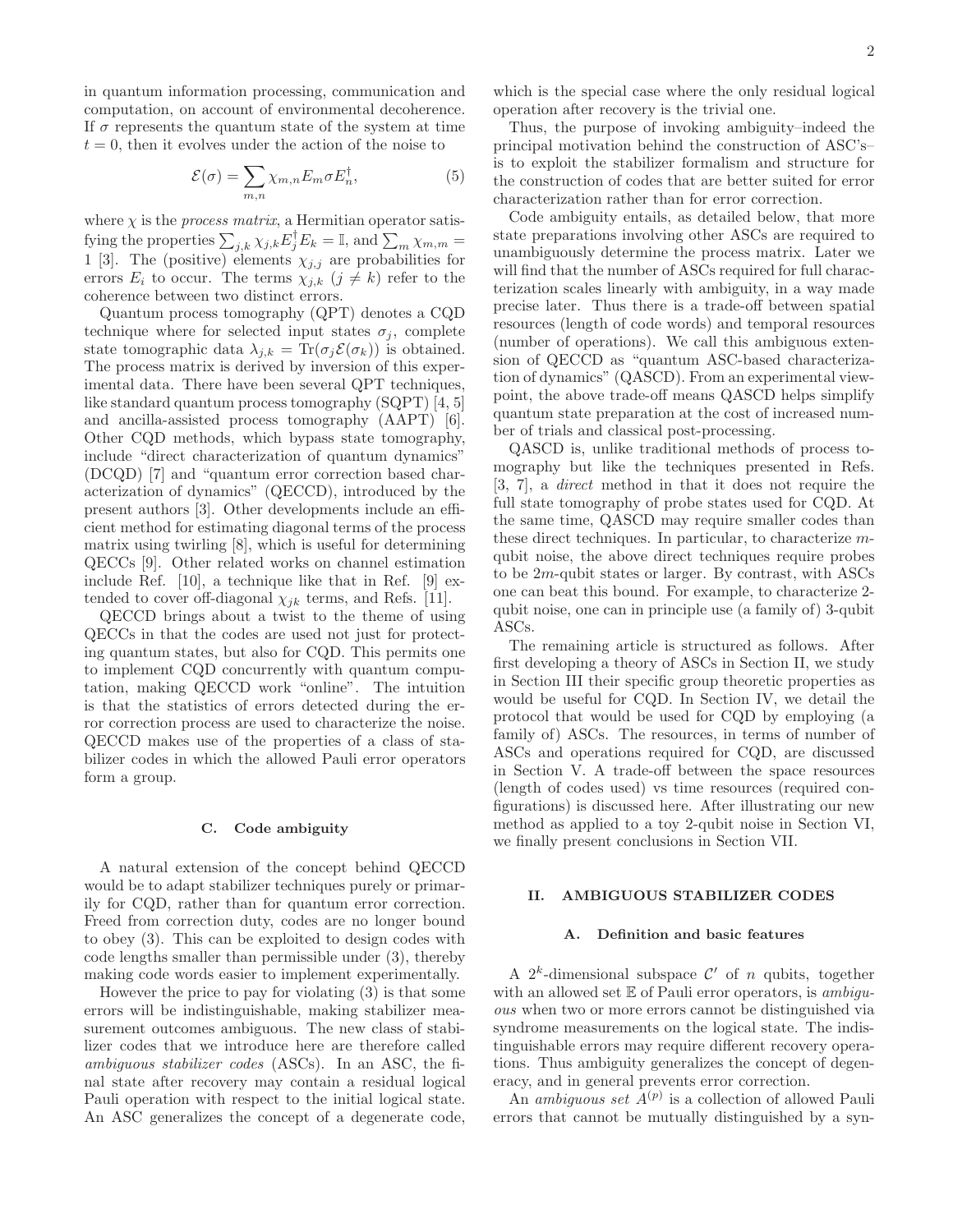drome measurement. Let  $A^{(p)} \equiv \{E_1^{(p)}, E_2^{(p)}, \cdots, E_{v(p)}^{(p)}\},\$ where  $E_j^{(p)}$  is the *j*th error in the *p*th ambiguous set, and there are  $v(p)$  elements in the pth ambiguous set. Then any two errors  $E_j^{(p)}$  and  $E_k^{(p)}$  $\mathbf{k}^{(p)}$ , where  $j \neq k$ , produce the same error syndrome. Thus, Pauli errors that are elements of the same ambiguous set are mutually indistinguishable. However, they may not be degenerate, and thus may require different recovery operations, making an ambiguous code unsuitable for error correction.

Ambiguity of the code can be represented by partitioning E into ambiguous sets. The collection of all ambiguous sets is the ambiguous class  $A =$  ${A^{(1)}, A^{(2)}, \cdots, A^{(\sigma)}}$ , with  $\bigcup_{p} A^{(p)} = \mathbb{E}$ . The order of ambiguity of the code is  $\sigma$ , the number of ambiguous sets in the ambiguous class. The degree of ambiguity, denoted  $\gamma$ , is the largest number of Pauli errors in E that can be mutually ambiguous, i.e.,

$$
\gamma \equiv \max_{p} |A^{(p)}|.
$$
 (6)

A conventional (unambiguous) stabilizer code is characterized by  $\gamma = 1$ , whereas for an ASC,  $\gamma > 1$ . Any set of up to s known errors drawn from distinct ambiguous sets  $A^{(p)}$  can be detected, and if the errors are known, they can be corrected.

Within an ambiguous set  $A^{(p)}$ , the error elements produce the same error syndrome. This means that the action of two ambiguous errors  $E_n^{(p)}$  and  $E_m^{(p)}$  must be related by

$$
E_n^{(p)}|j_L\rangle = NE_m^{(p)}|j_L\rangle,\tag{7}
$$

where N is a normalizer element. Note that  $NE_{m}^{(p)}|j_{L}\rangle =$  $\pm E_m^{(p)} N |j_L\rangle$ . Thus,

$$
\sum_{j=0}^{2^{k}-1} E_{n}^{(p)}|j_{L}\rangle\langle j_{L}|E_{n}^{(p)} = \sum_{j=0}^{2^{k}-1} E_{m}^{(p)}N|j_{L}\rangle\langle j_{L}|NE_{m}^{(p)} \n= \sum_{j'=0}^{2^{k}-1} E_{m}^{(p)}|j'_{L}\rangle\langle j'_{L}|E_{m}^{(p)} \n\equiv \Pi^{(p)},
$$
\n(8)

where  $j'$  is simply a re-ordering of  $j$ . In other words, every element  $E_m^{(p)}$  generates the same erroneous subspace, with projector  $\Pi^{(p)}$ . However, individual code words are not necessarily mapped to the same erroneous code word, in view of (7). Further, from Eq. (7), we have  $N = E_n^{(p)} E_m^{(p)}$ . If  $E_m^{(p)} |j_L\rangle = N' E_n^{(p)} |j_L\rangle$ , then  $N' = E_m^{(p)} E_n^{(p)}$ . Thus,  $N^{\dagger} = N'$ .

Note that if  $[E_n^{(p)}, E_m^{(p)}] = 0$ , then  $N^{\dagger} = N$  (Hermicity condition) and thus  $N = N'$ . Conversely, if  $N = N'$ , then  $E_n^{(p)}E_m^{(p)} = E_m^{(p)}E_n^{(p)},$  and thus  $[E_n^{(p)}, E_m^{(p)}] = 0.$ If  ${E_n^{(p)}, E_m^{(p)} } = 0$ , then  $N^{\dagger} = -N$  (anti-Hermiticity) and thus  $N = -N'$ . Conversely, if  $N = -N'$ , then  $E_n^{(p)}E_m^{(p)} = -E_m^{(p)}E_n^{(p)},$  and thus  $\{E_n^{(p)}, E_m^{(p)}\} = 0.$ 

In contrast to the case with subspaces generated by ambiguous errors, projectors to distinct unambiguous erroneous subspaces are orthogonal:

$$
\Pi^{(p)}\Pi^{(q)} = 0,\t\t(9)
$$

if  $p \neq q$ . Thus two or more errors belonging to distinct ambiguous sets can always be disambiguated.

### B. Ambiguously detectable errors

Ambiguous errors  $E_m^{(p)}$  and  $E_n^{(p)}$  that are linked in Eq. (7) with  $N = I_L$ , where  $I_L$  is the logical Pauli identity operator, require the same recovery operation. Ambiguous errors related by non-trivial logical Pauli operations will require distinct recovery operations. Thus, an ambiguous code cannot be used for quantum error correction.

For ASCs, the error correcting condition (3) becomes:

$$
p \neq q \implies E_m^{(p)} E_n^{(q)} \notin \mathcal{N}, \tag{10a}
$$

$$
p = q \implies E_m^{(p)} E_n^{(q)} \in \mathcal{N}.
$$
 (10b)

Eq. (10a) implies that quantum error correction can be implemented for any collection of known errors which belong to distinct ambiguous sets. Eq. (10b) implies that any pair of errors belonging to the same ambiguous set will produce the same syndrome, and thus be indistinguishable. In particular, if  $E_m^{(p)} E_n^{(p)} \in S$ , then  $\langle \psi_L | E_m^{(p)} E_n^{(p)} | \psi_L \rangle = \langle \psi_L | \psi_L \rangle$ , meaning that the two errors are mutually degenerate, and the ambiguity is harmless in the sense that the recovery operation for any one of them works for the other, too. On the other hand, if  $E_m^{(p)} E_n^{(p)} \in \mathcal{N} - \mathcal{S}$ , then the erroneous code words they produce are related by non-trivial logical Pauli operations Eq. (7), and the error correcting conditions (4) are violated. If one implements a recovery operation favoring a single error in each ambiguous set, this will in general produce a mixture of states within the code space  $\mathcal{C}'$ , which are logical Pauli rotated versions of each other.

In A, each ambiguous set  $A^{(p)}$  corresponds to the same error syndrome, so that order  $\sigma \leq 2^{n-k}$ . By definition, the set  $A^{(0)}$  will contain the element I and, by virtue of Eq. (10b), only elements of the normalizer  $\mathcal N$ . The remaining sets  $A^{(1)}, A^{(2)}, \cdots$  will contain Pauli operators not present in  $N$ , since they will fail to commute with at least one stabilizer generator.

For unambiguous (and non-degenerate) recovery using a linear QECC, the dimension of the code space and the volume <sup>|</sup>E<sup>|</sup> must satisfy the quantum Hamming bound,  $2^k |\mathbb{E}| \leq 2^n$ , or

$$
\log(\mathbb{E}) \le n - k. \tag{11}
$$

An ambiguous code may violate (11), though not necessarily. A QECC that saturates Eq. (11) is called *perfect*. The 5-qubit code of Ref. [12] is such an example.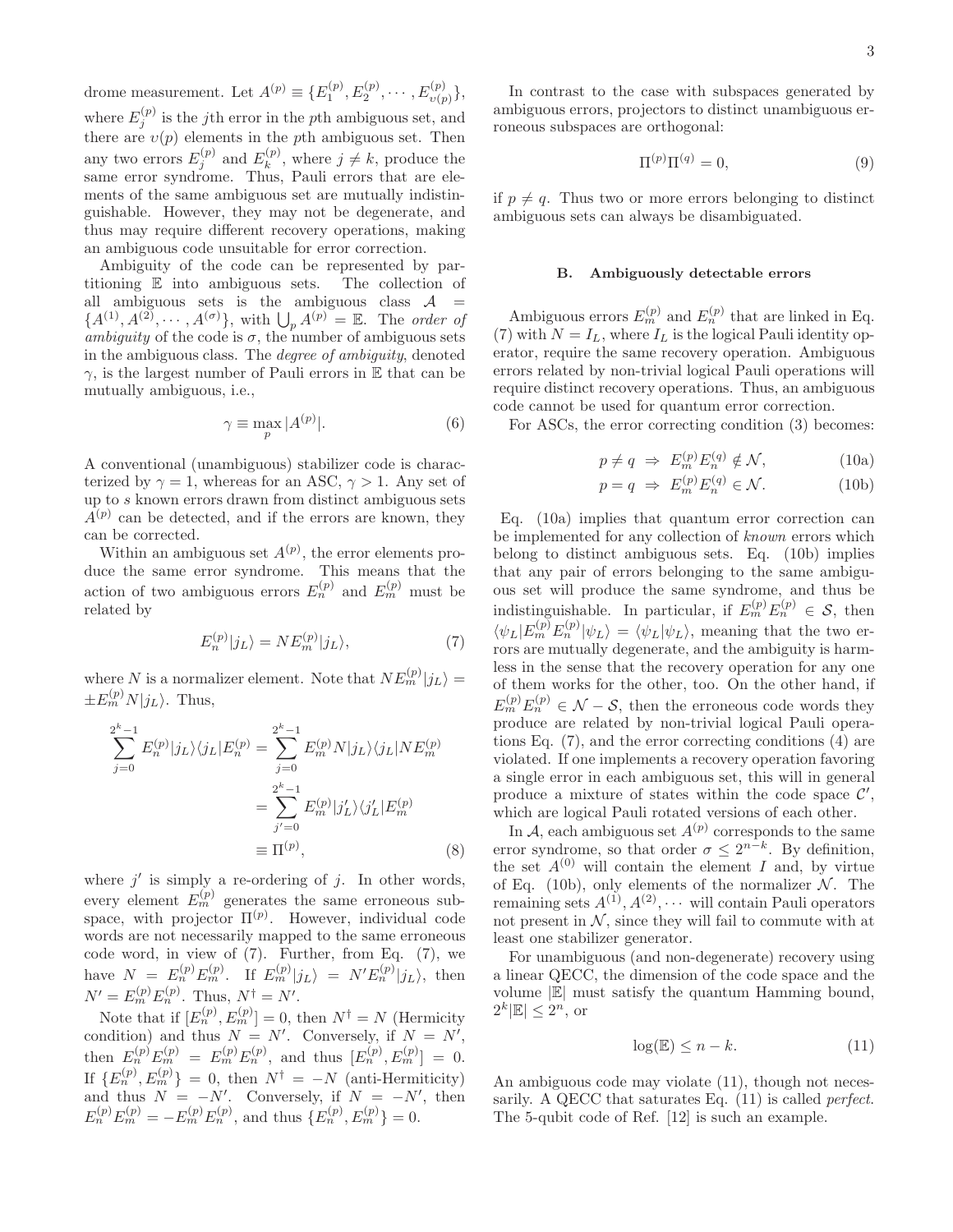### C. Constructing ASC's

The simplest way to produce an ASC is by *error over*loading a stabilizer code. This involves allowing additional errors in violation of condition (3), such that instead condition (10) holds. Ambiguity produced by error overloading a perfect code will result in a violation of the quantum Hamming bound (11), while for an imperfect QECC, a sufficiently large amount of error overloading would be required to violate Ineq. (11). For example, consider the (perfect) 5-qubit code of Ref. [12]

$$
|0_L\rangle_5 = \frac{1}{2\sqrt{2}} \left(-|00000\rangle + |0111\rangle - |10011\rangle + |11100\rangle + |00110\rangle + |01001\rangle + |10101\rangle + |11010\rangle + |11010\rangle\right)
$$
  

$$
|1_L\rangle_5 = \frac{1}{2\sqrt{2}} \left(-|11111\rangle + |10000\rangle + |01100\rangle - |00011\rangle + |11001\rangle + |10110\rangle - |01010\rangle - |00101\rangle\right), (12)
$$

which corrects an arbitrary single-qubit error on any qubit. The code space is stabilized by generators  $IXXYY, IYYXX, XIYZY, YXYIZ.$  They can each take values  $\pm 1$ , thereby determining 16 syndromes, corresponding to the 16 allowed errors  $\mathbb{E} \equiv \{I, X_i, Y_i, Z_i\}$ where  $i = 1, \dots, 5$ . By allowing any more errors into the error set  $E$ , we introduce ambiguity, and also violate  $(11)$ . In Table I, we present a partial listing of the ambiguous class A for this code. In all, it has  $1 + {5 \choose 1} \cdot 3 + {5 \choose 2} \cdot 3^2 = 106$ arbitrary 1-qubit and 2-qubit errors, of which 49 are displayed. The errors are partitioned into their respective ambiguous sets, labelled by the corresponding error syndrome. Set  $A^{(0)}$  has only 1 element, I, since all other elements of  $N$  have a Hamming weight greater than 2.

Another way to create an ASC from a stabilizer code is by syndrome coarse-graining: dropping one or more syndrome measurements. For example consider not to measure the last stabilizer of the code (12). From the first entry corresponding to syndromes (the un-erroroverloaded case) of the Table I it can be seen that  $|\mathcal{A}| = 8$ ,  $A^{(0)} = \{I, X_1\}$  corresponding to syndrome  $(+ + +),$  $A^{(1)} = {\tilde{Y}_1, Z_1}$  corresponding to syndrome (++−), and so on. The order of ambiguity is halved and the degree of ambiguity is doubled.

A final method to obtain an ASC begins by constructing a stabilizer code that corrects arbitrary errors on  $m$ known coordinates. An ASC may then be obtained by allowing noise to act on  $m'$  known coordinates, where  $m' > m$ . A detailed description of this method and its application to the characterization of quantum dynamics [3] are considered below.

### III. AMBIGUOUS GROUP

An arbitrary error on l qubits can be expressed as a linear combination of  $4^l$  Pauli operators. Suppose these  $l$ -

| I                | $X_1$    | $Y_1$    | $Z_1$    |
|------------------|----------|----------|----------|
|                  | $Y_2Y_3$ | $Z_2Z_3$ | $X_2X_3$ |
|                  | $X_3Y_4$ | $Y_3X_4$ | $Z_3Z_4$ |
| $+-$             |          | $\! +$   |          |
| $\overline{X}_2$ | $Y_5$    | $Y_4$    | $X_3$    |
| $Z_1X_3$         | $X_1X_2$ | $Y_1X_2$ | $Z_1X_2$ |
| $Y_3Z_4$         | $Z_2Y_3$ | $Y_2Z_3$ | $Z_2X_4$ |
| –<br>–+++        |          |          |          |
| $\overline{Y_3}$ | $Y_2$    | $X_4$    | $X_5$    |
| $X_1Y_2$         | $X_1Y_3$ | $Z_1Y_2$ | $Y_1Y_2$ |
| $X_2Z_4$         | $Z_3Y_4$ | $Z_2X_3$ | $X_2Z_3$ |
|                  |          |          |          |

 $X_1Z_2$ 

TABLE I. Ambiguous class (partial listing) for the ASC obtained by error-overloading the code (12), to allow arbitrary errors on any two qubits. Each error syndrome labels an ambiguous set. The first error row in each column corresponds to arbitrary single-qubit errors allowed in the original QECC. Inclusion of the two-qubit errors (second and third rows of the table) to the list turns the QECC into an ASC. In all, there are 106 elements in the ambiguous class, with  $|A^{(0)}| = 1$  and  $|A^{(p)}| = 7$  for  $p = 1, 2, \dots, 15$ . Thus the degree of ambiguity is 7. For example, the full ambiguous set, corresponding to the syndrome  $++--$  has four more elements  $E_3^{(1)} \equiv X_4 X_5, E_4^{(1)} \equiv Z_3 Z_5, E_5^{(1)} \equiv X_2 Y_5$ , and  $E_6^{(1)} \equiv Z_2 Z_4$ . The normalizers between  $E_0^{(1)} \equiv X_1$  and other elements in the set are  $XYYII \rightarrow Z_L$ ,  $XIXYI \rightarrow -Y_L$ ,  $XIIXX \rightarrow Z_L$ ,  $XIZIZ \rightarrow -X_L$ ,  $XXIIY \rightarrow -Y_L$  and  $XZIZI \rightarrow -X_L$ . Any set of sixteen elements, with one drawn from each ambiguous set will satisfy condition Eq. (10a), while any pair of errors within a column satisfy Eq. (10b) and thus are ambiguous. Further note that the product of ambiguous errors linked by the same logical Pauli are mutually degenerate (e.g.,  $E_4^{(1)}E_6^{(1)} \in \mathcal{S}$ , and are correctable by the same recovery operation, while those linked by different logical Pauli operators are not (e.g.,  $E_4^{(1)}E_5^{(1)} \in \mathcal{N} - \mathcal{S}$ ).

 $\begin{array}{cc} Z_4 \ \hline X_1 Z_2 \ \hline Y_1 Z_3 \ \end{array} \begin{array}{cc} Z_5 \ \hline Z_1 Z_2 \ \end{array} \begin{array}{cc} Z_3 \ \hline Z_1 Z_2 \ \end{array} \begin{array}{cc} Z_3 \ \hline Y_1 Z_2 \ \end{array}$ 

 $X_2Y_3$  |  $X_3X_4$  |  $X_1Z_3$  |  $Y_2Y_4$ 

qubits form a subsystem of n qubits prepared in a  $[[n, k]]$ stabilizer code. Setting  $|\mathbb{E}| := 4^l$  in Ineq. (11) we find:

$$
l \le \lfloor \frac{n-k}{2} \rfloor \tag{13}
$$

This means that a 5-qubit code can correct all possible errors on at most 2 fixed coordinates. An example of a perfect code of this kind will be presented later. We thus obtain a  $[[n, k]]$  ASC by allowing m noisy coordinates, where  $m > l$  in Ineq. (13). The order  $\sigma$  of the code is just the number of syndromes,  $2^{n-k}$ , while the degree of ambiguity  $\gamma = 4^m / 2^{n-k} = 2^{2m-n+k}$ .

Suppose we are given a  $[[n, k]]$  ASC with errors allowed on  $m$  known coordinates. It is worth noting here that the set of errors (including the factors  $\pm 1, \pm i$ ) forms a group, i.e.,  $\mathbb{E} = \mathcal{P}_m$ . Furthermore, the subset  $\mathfrak{B}$  of  $\mathcal{P}_m$  that is ambiguous with  $I_m$  (the trivial error on the m qubits) constitutes a group, the ambiguous group, as shown below.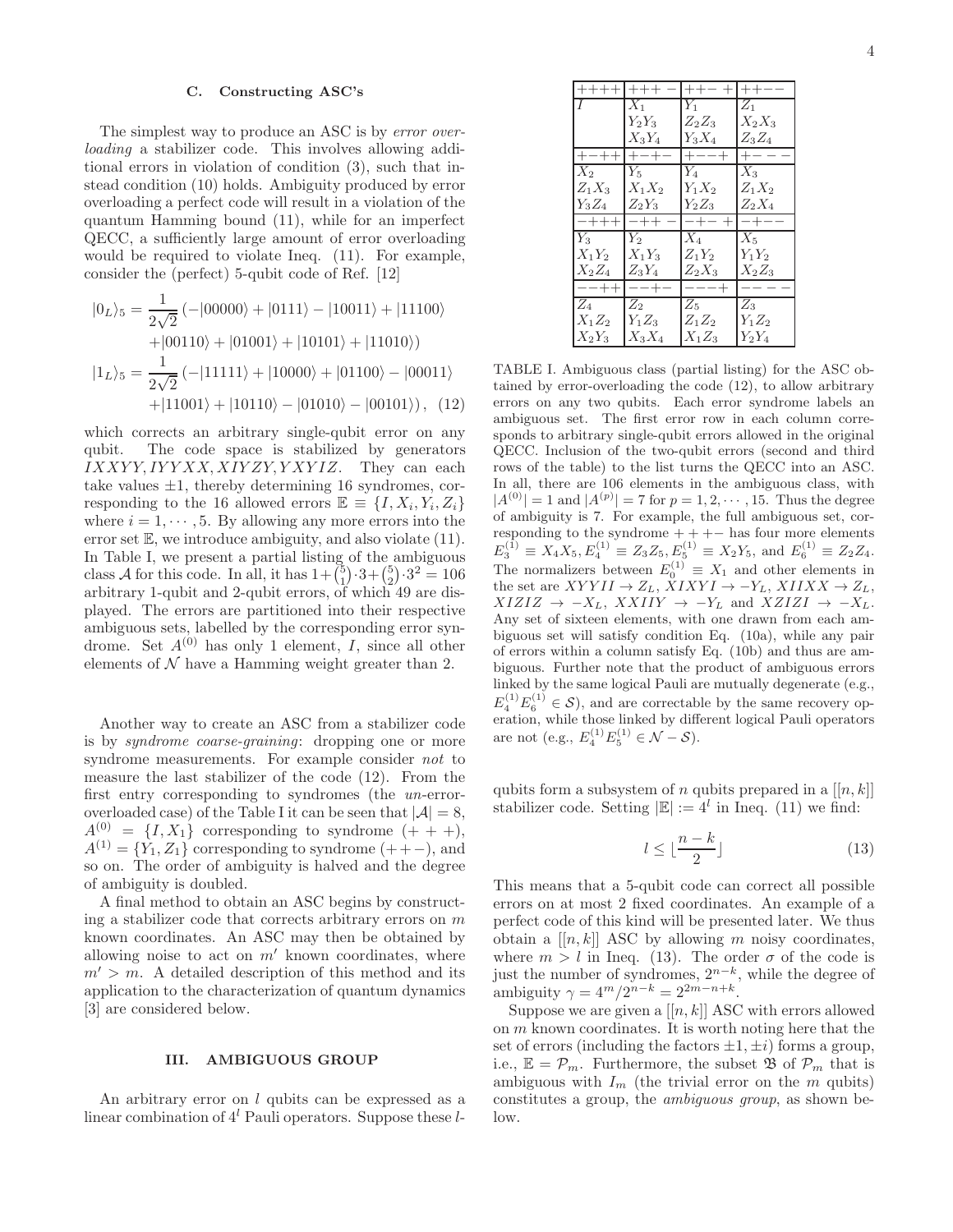**Theorem 1** Given a  $[[n, k]]$  ASC with  $\mathbb{E} = \mathcal{P}_m$ , the subset  $\mathfrak B$  of allowed errors that correspond to the no-error syndrome forms a normal subgroup.

**Proof.** Note that if  $B_j, B_k \in \mathfrak{B}$ , then  $B_j$  and  $B_k$  both commute with all stabilizers, by virtue of Eq. (10b). (Note that this doesn't imply that  $[B_j, B_k] = 0$ . Thus the subgroup is not Abelian.) For any element  $G \in \mathcal{G}$ , then  $[B_iB_k, G] = B_iB_kG - GB_jB_k = 0$ , meaning that  $B_iB_k \in$  $\mathfrak{B}$ . This guarantees closure of the set. By definition,  $I_m$ is an element of this set, and a Pauli operator is its own inverse. Thus all required group properties are satisfied. Normalcy of the subgroup (the equality of the left and right cosets) is guaranteed because we implicitly include Pauli operators with and without factors  $\pm 1$  and  $\pm i$ .

For an ASC obtained in this way, the ambiguous class A has a simple structure. It corresponds to a partition of  $\mathcal{P}_m$ , determined by the quotient or factor group

$$
\mathcal{Q} \equiv \frac{\mathcal{P}_m}{\mathfrak{B}}.\tag{14}
$$

This means that any element E in  $\mathcal{P}_m$  is either in  $\mathfrak{B}$  or can be expressed as the product of an element in  $\mathfrak B$  and an element not in B.

### A. Example of a  $[[3,1]]$  ASC

A [[3, 1]] perfect QECC that unambiguously corrects errors on the first qubit is [3]:

$$
|0_L\rangle_3 = \frac{1}{2}(|001\rangle + |010\rangle + |100\rangle + |111\rangle)
$$
  

$$
|1_L\rangle_3 = \frac{1}{2}(|110\rangle - |101\rangle + |011\rangle - |000\rangle), \qquad (15)
$$

whose stabilizer generators are given by the set  $\mathcal{G}_3 \equiv$  ${XIX,YYZ}.$  The stabilizer is thus the set of four elements,  $S_3 = i^4 \times 2^{\mathcal{G}} \equiv i^4 \times \{I, XIX, YYZ, ZYY\}$ , where the pre-factor indicates possible factors  $\pm 1, \pm i$ . The normalizer  $\mathcal{N}_3$  is the set of all elements of  $\mathcal{P}_3$  that commute with the elements of  $S_3$ . (We note that a Pauli operator P commutes with every element of  $S_3$  iff P commutes with every element of  $\mathcal{G}_3$ .)

For code (15), the normalizer  $\mathcal{N}_3$  is given in Table II. Since there are only four logical Pauli operator, various normalizer elements map to the same logical Pauli operator by virtue of their effect on the code words (15). The subset  $S_3$  (the first column) corresponds to the identity logical Pauli operation  $I_L$ , while the elements of  $\mathcal{N}_3 - \mathcal{S}_3$ correspond to non-trivial logical Pauli operations, as tabulated in the remaining columns of Table II.

We create an ASC for the code (15) by allowing errors, in addition to the first coordinate, also on the second coordinate. There are four elements in Table II that have no non-trivial operator on the last qubit, i.e., they are elements of  $\mathcal{P}_2 \otimes \mathbb{I}_3$ , where  $\mathbb{I}_3$  is the identity operator on the third qubit. They are  $\{III, XZI, IYI, XXI\}$ , which

|      |              | Yт               | $Z_{L}$ |
|------|--------------|------------------|---------|
| II   | X Z I        | -IY I            | X X I   |
| XIX  | <i>IZX</i>   | $XYX$ <i>IXX</i> |         |
| YY Z | <i>Y X Y</i> | YIZ              | Y Z Y   |
| ZYY  | ZXZ          | <i>ZIY</i>       | ZZZ     |

TABLE II. Normalizer for the [[3, 1]] stabilizer code (15) and the logical Pauli operations they map to. All elements commute with the elements of  $S_3$ , while their commutation properties amongst themselves reflect the logical operation they map to. Thus, an element in the column  $Y_L$  commutes with all elements in the same column and those in the column  $I_L$ , but will anti-commute with every element in the columns  $-X_L$ and  $Z_L$ . On the other hand, the elements in the column  $I_L$ , which are precisely those of  $S_3$ , commute with every other element in the normalizer.

|                |                            | Normalizer |
|----------------|----------------------------|------------|
|                |                            |            |
|                | $X_1Y_2 Y_1Y_2 Z_1Y_2 Y_L$ |            |
| $X_1X_2 X_2$   | $Z_1X_2 Y_1X_2 Z_L$        |            |
| $X_1Z_2$ $Z_2$ | $ Z_1Z_2 Y_1Z_2  - X_L$    |            |

TABLE III. Ambiguous class  $A_3$  for errors on the first 2 qubits of 3-qubit code (15), depicting the quotient group (16). The first column is the ambiguous group  $\mathfrak{B}_3$ , drawn from Table II, subject to the requirement that the operator on the third qubit is identity. The remaining three columns are its cosets  $X_1\mathfrak{B}_3, Y_1\mathfrak{B}_3$  and  $Z_1\mathfrak{B}_3$ , which represent ambiguous sets. The last column lists the normalizer element with respect to first element in the column, in the sense of Eq. (7). For example, the normalizer element that maps error  $Z_1Z_2$  to error Y<sub>1</sub> or vice versa is  $N_{Z_1Z_2,Y_1} = N_{Y_1,Z_1Z_2} = -X_L$ , while the normalizer element which maps error  $Y_1Y_2$  to error  $Z_1X_2$  is  $N_{Z_1X_2,Y_1Y_2} = Z_LY_L = iX_L$ , while  $N_{Y_1Y_2,Z_1X_2} = Y_LZ_L =$  $-iX_L$ .

constitute the ambiguous group  $\mathfrak{B}_3$ . The partitioning of A for ASC (15) with  $\mathbb{E} = \mathcal{P}_2$  can be represented by the quotient group:

$$
\mathcal{Q}_3 \equiv \frac{\mathcal{P}_2}{\mathfrak{B}_3}.\tag{16}
$$

This is depicted in Table III, where the first column is the ambiguous subgroup  $\mathfrak{B}_3$ , and the other columns are its cosets and the other ambiguous errors.

# IV. APPLICATION TO NOISE CHARACTERIZATION

While code ambiguity makes ASCs not useful for quantum error correction, they can be used for experimentally studying noise. In this Section, we elaborate on the intuition presented earlier, of extending QECCD by replacing the use of stabilizer codes with that of ASCs.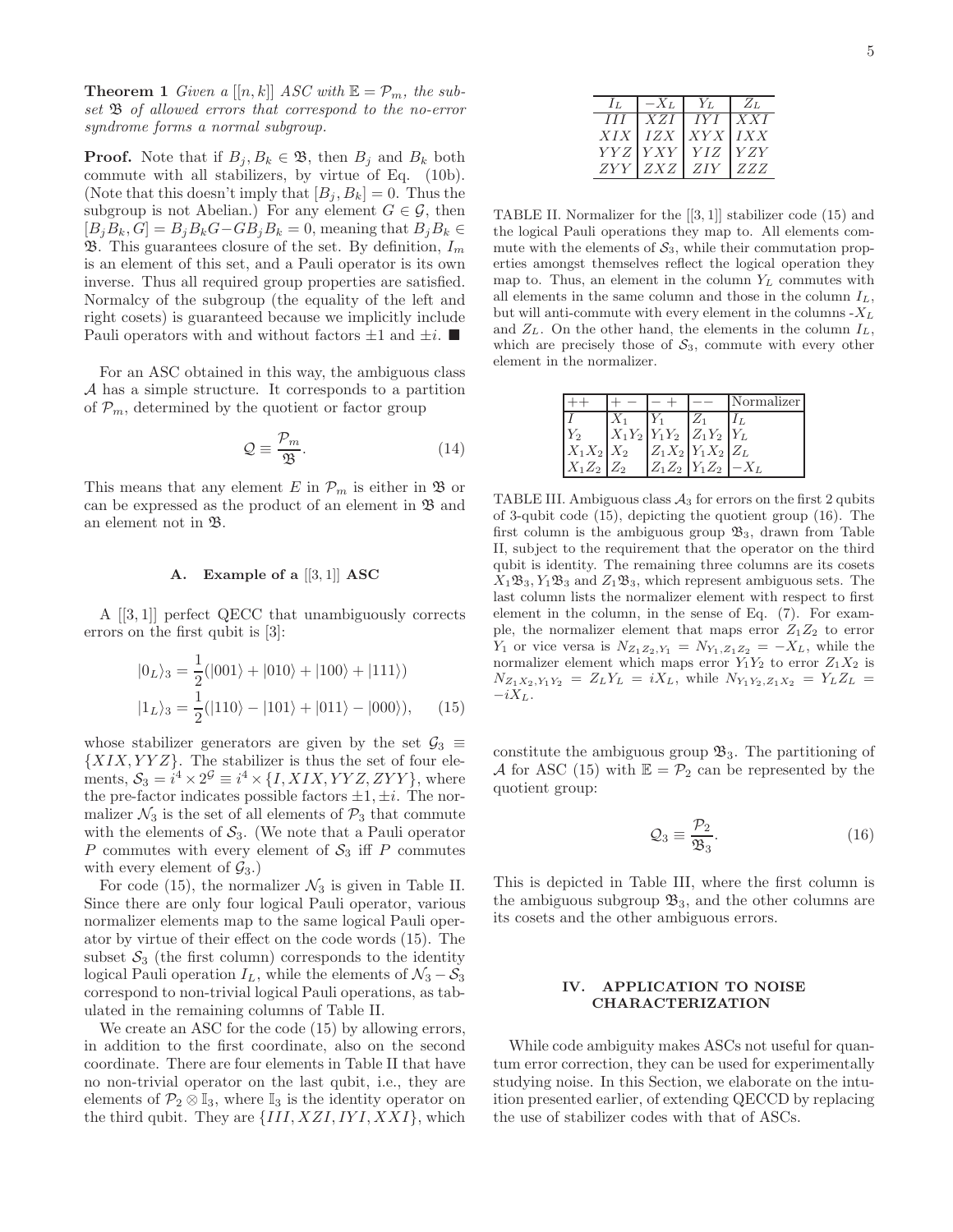#### A. Ambiguity and QEC channel-state isomorphism

The basis of QECCD is the quantum error correction (QEC) isomorphism, qualitatively similar to the Choi-Jamiokowski channel-state isomorphism, which associates a correctable noise channel with the unique erroneous logical state corresponding to a given input logical state. This clearly is necessary if complete information about the channel is to be extracted via measurements. In the presence of ambiguity, for any initial logical state, it can be shown that one can always construct two or more noise channels such that they produce the same erroneous logical state. Thus QEC isomorphism no longer holds.

ξ

In QECCD, the QEC isomorphism is leveraged through some state manipulations to yield full noise data. The basic idea is that the syndrome obtained from the stabilizer measurement is used to correct the noisy state, while the experimental probabilities of syndromes will characterize the noisy quantum channel. While direct syndrome measurements yield the diagonal terms of the process matrix, for off-diagonal terms preprocessing via suitable unitaries is required. For the purpose of noise characterization, the code qubits are divided into two parts; (a) the qubits on which the elements of  $E$  act nontrivially; (b) the remaining qubits.

The former qubits constitute the principal system P, whose unknown dynamics is to be determined. The latter qubits constitute the CQD ancilla A, and are assumed to be clean, i.e., noiseless. Suppose the full system  $P+A$ is in the state

$$
|\psi_L\rangle \equiv \sum_{j=0}^{2^k - 1} \alpha_j |j_L\rangle, \qquad (17)
$$

where  $\{|j_L\rangle\}$  denotes a logical basis for the code space of a  $[[p+q,k]]$  ASC (which encodes k qubits into  $n \equiv$  $p + q$  qubits) such that allowed errors in the p known coordinates of P can be ambiguously detected.

The main difference QASCD has with respect to QECCD is that QASCD employs more than one code to fully characterize the noise. Herebelow, we present details of the QASCD protocol, which has a quantum part, which is experimental, and a classical part, which concerns post-processing data from experiments. The quantum part involves using state preparations and syndrome measurements of different ASCs to determine  $\chi_{m,n}$  ambiguously. The classical part involves simultaneous equations to disambiguate the ambiguous experimental probabilities.

### B. Direct measurement

Let  $Q$  be an ASC that can detect noise  $\mathcal{E}$ , with associated process matrix  $\chi$ . Let  $E_{\alpha_j}$   $(j = 0, 1, 2, \dots, \gamma - 1)$ 

be the elements of an ambiguous set in  $Q$ , with  $E_x$  denoting any one of these  $\alpha_j$ 's. It is convenient to employ the notation  $\left|j_L^{(\alpha)}\right\rangle \equiv E_\alpha|j_L\rangle$ . The probability that one of these ambiguous errors occur:

$$
\begin{split}\n&\left(\bigwedge_{j} \alpha_{j}\right) = \text{Tr}\left(\mathcal{E}\left(|\psi_{L}\rangle\langle\psi_{L}|\right)\left[\sum_{j=0}^{2^{k}-1}|j_{L}^{x}\rangle\langle j_{L}^{x}|\right]\right) \\
&= \sum_{j=0}^{2^{k}-1}\langle j_{L}^{x}|\left[\cdots+\chi_{\alpha_{1},\alpha_{1}}|\psi_{L}^{(\alpha_{1})}\rangle\langle\psi_{L}^{(\alpha_{1})}|+\chi_{\alpha_{1},\alpha_{2}}|\psi_{L}^{(\alpha_{1})}\rangle\langle\psi_{L}^{(\alpha_{2})}| \\
&+\chi_{\alpha_{2},\alpha_{1}}|\psi_{L}^{(\alpha_{2})}\rangle\langle\psi_{L}^{(\alpha_{1})}|+\chi_{\alpha_{2},\alpha_{2}}|\psi_{L}^{(\alpha_{2})}\rangle\langle\psi_{L}^{(\alpha_{2})}|+\cdots\left]|j_{L}^{x}\right\rangle \\
&= \cdots+\chi_{\alpha_{1},\alpha_{1}}+\chi_{\alpha_{1},\alpha_{2}}\langle\psi_{L}^{(\alpha_{2})}|\psi_{L}^{(\alpha_{1})}\rangle+\chi_{\alpha_{2},\alpha_{1}}\langle\psi_{L}^{(\alpha_{1})}|\psi_{L}^{(\alpha_{2})}\rangle \\
&+\chi_{\alpha_{2},\alpha_{2}}+\cdots \\
&= \cdots+\chi_{\alpha_{1},\alpha_{1}}+\chi_{\alpha_{1},\alpha_{2}}\langle\psi_{L}|N_{1,2}|\psi_{L}\rangle+\chi_{\alpha_{2},\alpha_{1}}\langle\psi_{L}|N_{2,1}|\psi_{L}\rangle \\
&+\chi_{\alpha_{2},\alpha_{2}}+\cdots \\
&= \sum_{j}\chi_{\alpha_{j},\alpha_{j}}+2\sum_{j\neq k}\text{Re}\left(\chi_{\alpha_{j},\alpha_{k}}\langle N_{j,k}\rangle_{L}\right),\n\end{split} \tag{18}
$$

where  $N_{m,n} \equiv E_m E_n$ . Note that because  $E_m$  and  $E_n$ produce the same syndrome by virtue of ambiguity,  $N_{m,n}$ so defined will commute with all elements of the stabilizer.

Let  $D \equiv 2^p$ , the dimension of **P**. In an unambiguous code, the  $D^2$  diagonal terms of  $\chi$  would appear as probabilities of syndrome measurements [3]. Now, however, any measurement outcome probability will contain contributions from the probabilities of  $\gamma$  ambiguous errors plus  $\binom{1}{2}$  $\binom{\gamma}{2}$  off-diagonal terms between these ambiguous errors. Of the  $4^k$  can be disambiguated by using as many different initial state preparations, by exploiting the fact that the  $\chi$  terms have factors given by expectation values of different normalizer elements (logical Pauli operations). However, the problem of disambiguation would still remain within each such 'logical Pauli class', i.e., different pairs of ambiguous errors  $(E_j, E_k)$  such that the normalizers  $E_j E_k$  correspond to the same logical Pauli operation. This is related to limits imposed by the ambiguity and can be sorted out by using other ASCs. For accessing cross terms terms of  $\chi$  across ambiguous sets, we use the unitary pre-processing described below in Section IV C and IV D, based on the method introduced by us in Ref. [3].

As an example of result (18), for the data in Table III,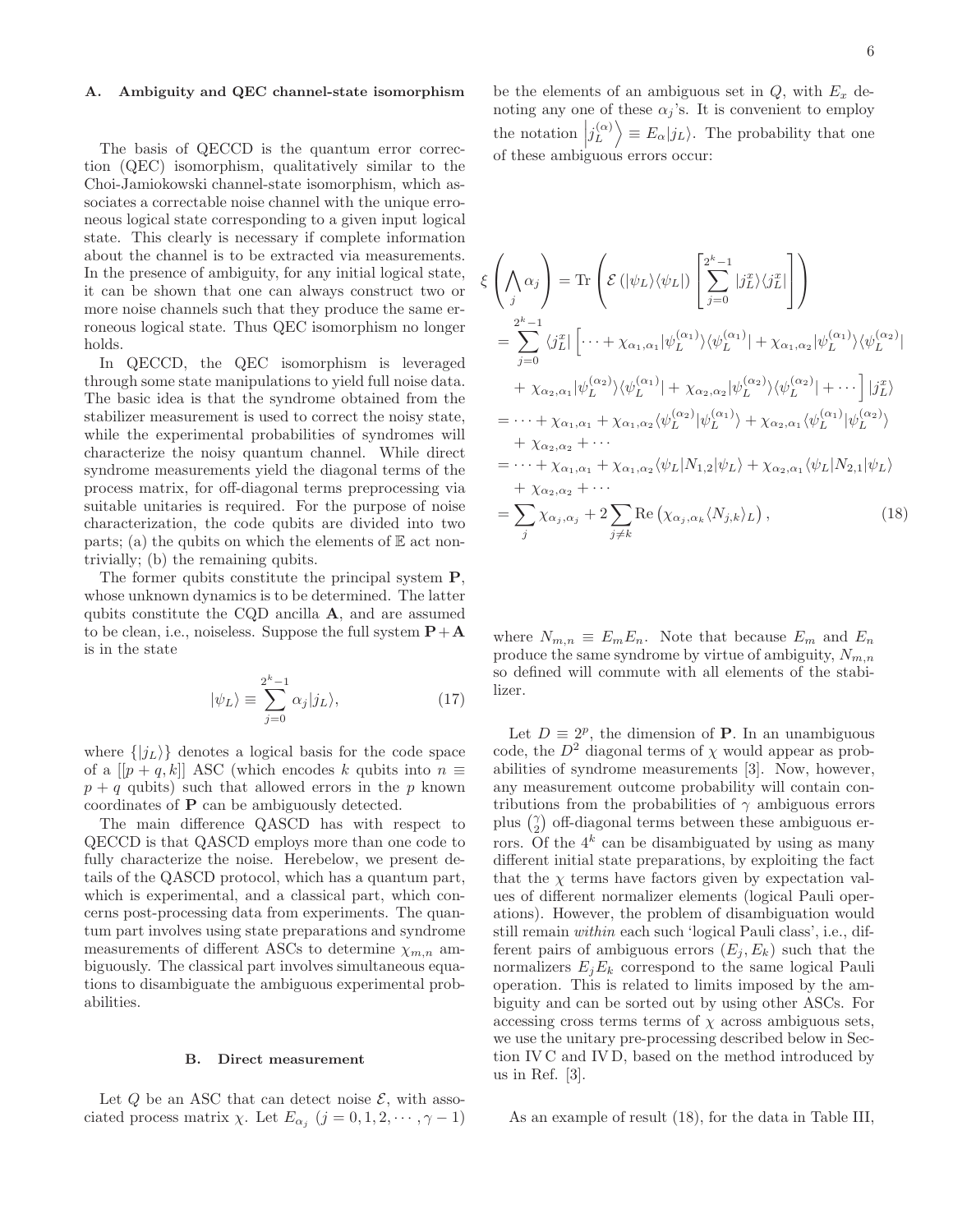the probabilities to obtain all the outcomes are

$$
p(++) = \chi_{I,I} + \chi_{Y_2,Y_2} + \chi_{X_1X_2,X_1X_2} + \chi_{X_1Z_2,X_1Z_2}
$$
  
+ 2 × [(Re( $\chi_{I,X_1Z_2}$ ) + Im( $\chi_{Y_2,X_1X_2}$ )) $\langle X_L \rangle$   
- (Re( $\chi_{I,Y_2}$ ) - Im( $\chi_{X_1X_2,X_1Z_2}$ )) $\langle Y_L \rangle$   
+ (Im( $\chi_{Y_2,X_1Z_2}$ ) + Re( $\chi_{I,X_1X_2}$ )) $\langle Z_L \rangle$ ],  

$$
p(+-) = \chi_{X_1,X_1} + \chi_{X_1Y_2,X_1Y_2} + \chi_{X_2,X_2} + \chi_{Z_2,Z_2}
$$
  
+ 2 × [(Re( $\chi_{X_1,Z_2}$ ) - Im( $\chi_{X_1Y_2,X_2}$ )) $\langle Y_L \rangle$   
+ (Re( $\chi_{X_1,X_1Y_2}$ ) - Im( $\chi_{X_2,Z_2}$ )) $\langle Y_L \rangle$   
+ (Im( $\chi_{X_1Y_1,Z_2}$ ) + Re( $\chi_{X_1,X_2}$ )) $\langle Z_L \rangle$ ],

$$
p(-+) = \chi_{Y_1, Y_1} + \chi_{Y_1Y_2, Y_1Y_2} + \chi_{Z_1X_2, Z_1X_2} + \chi_{Z_1Z_2, Z_1Z_2}
$$
  
+ 2 × [(Re( $\chi_{Y_1, Z_1Z_2}$ ) + Im( $\chi_{Y_1Y_2, Z_1X_2}$ )) $\langle X_L \rangle$   
+ (Im( $\chi_{Z_1X_2, Z_1Z_2}$ ) - Re( $\chi_{Y_1, Y_1Y_2}$ )) $\langle Y_L \rangle$   
+ (Im( $\chi_{Y_1Y_2, Z_1Z_2}$ ) - Re( $\chi_{Y_1, Z_1X_2}$ )) $\langle Z_L \rangle$ ],

$$
p(--) = \chi_{Z_1, Z_1} + \chi_{Z_1 Y_2, Z_1 Y_2} + \chi_{Y_1 X_2, Y_1 X_2} + \chi_{Y_1 Z_2, Y_1 Z_2} + 2 \times \left[ (\text{Im}(\chi_{Z_1 Y_2, Y_1 X_2}) - \text{Re}(\chi_{Z_1, Y_1 Z_2}) \langle X_L \rangle + (\text{Re}(\chi_{Z_1, Z_1 Y_2}) - \text{Im}(\chi_{Y_1 X_2, Y_1 Z_2}) \langle Y_L \rangle + + (\text{Im}(\chi_{Z_1 Y_2, Y_1 Z_2}) \text{Re}(\chi_{Z_1, Y_1 X_2})) \langle Z_L \rangle \right].
$$
 (19)

By choosing input  $|0\rangle_L$ , one finds  $p(++) = \chi_{I,I}$  +  $\chi_{Y_2,Y_2} + \chi_{X_1X_2,X_1X_2} + \chi_{X_1Z_2,X_1Z_2} + 2\text{Re}(\chi_{I,X_1X_2}) +$  $2\text{Im}(\chi_{Y_2,X_1Z_2}) \equiv C + 2\text{Re}(\chi_{I,X_1X_2}) + 2\text{Im}(\chi_{Y_2,X_1Z_2}).$ By choosing input  $|+\rangle_L \equiv \frac{1}{\sqrt{2}}$  $\frac{1}{2}(|0\rangle_L + |1\rangle_L)$ , one finds  $p(++) = C + 2\text{Re}(\chi_{I,X_1Z_2}) + 2\text{Im}(\chi_{Y_2,X_1X_2})$ . By choosing input  $|\!\uparrow\rangle_L \equiv \frac{1}{\sqrt{2}}$  $\frac{1}{2}(|0\rangle_L + i|1\rangle_L)$ , one finds  $P(++)$  =  $C + 2\text{Re}(\chi_{I,Y_2}) - 2\text{Im}(\chi_{X_1X_2,X_1Z_2})$ . We thus have four unknowns, given by C (the diagonal contributions), and the coefficients of  $\langle X_L \rangle$ ,  $\langle Y_L \rangle$  and  $\langle Z_L \rangle$ . One more input, say  $\cos(\theta)|0_L\rangle + \sin(\theta)|1_L\rangle$  will suffice to determine these 4 quantities. It will thus suffice to determine  $C$ . More generally,  $4^k$  (the number of logical Pauli operations) preparations are needed to solve for C. When C is extracted for each outcome, then each code gives  $D^2/\gamma = 2^{n-k}$  equations. Note that we have ignored the off-diagonal terms for ambiguous errors, since they will be dealt with in other ASCs, where they correspond to off-diagonal terms that are unambiguous.

# C. Preprocessing with  $U$

For a given ASC, to derive off-diagonal terms between errors in different ambiguous sets, we preprocess the system by applying a suitable unitary  $U$ , based on the idea we introduced in Ref. [3]. However, even this may allow one to access only the real or imaginary part of these terms. To access the other part, one uses a further preprocessing described in the next Subsection.

The unitary  $U$  will be in one of two forms. In the first form,  $U = \frac{1}{\sqrt{2}}$  $\frac{1}{2}(E_a + E_b)$ , in case  $[E_a, E_b] \neq 0$ . In the second form,  $U = \frac{1}{\sqrt{2}}$  $\frac{1}{2}(E_a + iE_b)$ , in case  $[E_a, E_b] = 0$ . We require  $E_a$  and  $\overline{E}_b$  to be mutually unambiguous in the given ASC because otherwise, as explained later, we obtain a situation similar to not using  $U$ , as far as noise characterization is concerned.

Let us consider the first case. Suppose the preprocessed noisy logical state produces an ambiguous outcome  $E_j$ . Let  $g_{A_j}E_j = E_a E_{\alpha_j}$ , where the  $E_{\alpha_j}$ 's constitute an ambiguous set, and  $g_{A_j} \in {\{\pm 1, \pm i\}}$  is the *Pauli* factor. Similarly, let  $g_{B_j}E_j = E_bE_{\beta_j}$ , where the  $E_{\beta_j}$ 's constitute an ambiguous set, and  $g_{B_i} \in {\pm 1, \pm i}$  is a Pauli factor.

When  $U(a, b)$  is applied to the noisy logical state, and an outcome x has been observed, then one of the  $E_i$ must have been detected, and thus the only contributing terms of  $\mathcal{E}(\rho_L)$  will be those restricted to  $|\psi_L^{\alpha_j}\rangle$  and  $|\psi_L^{\beta_j}\rangle$ . Denoting by  $\Pi_{\mathcal{C}}$  the projector to the code space  $\mathcal C$  of the ASC, the probability to observe x when  $U(a, b)$  has been applied is:

$$
\xi(a, b, x) \equiv \text{Tr}\left(U\left[\mathcal{E}(|\psi_L\rangle\langle\psi_L|)\right]U^{\dagger}\left(E_x \Pi_{\mathcal{C}} E_x\right)\right). (20)
$$

The terms within the square bracket in Eq. (20) that would make a contribution to the probability of obtaining ambiguous outcome  $E_x$  are:

$$
\cdots + \chi_{\alpha_1,\alpha_1} |\psi_L^{(\alpha_1)}\rangle \langle \psi_L^{(\alpha_1)}| + \chi_{\alpha_1,\alpha_2} |\psi_L^{(\alpha_1)}\rangle \langle \psi_L^{(\alpha_2)}| \n+ \chi_{\alpha_2,\alpha_1} |\psi_L^{(\alpha_2)}\rangle \langle \psi_L^{(\alpha_1)}| + \chi_{\alpha_2,\alpha_2} |\psi_L^{(\alpha_2)}\rangle \langle \psi_L^{(\alpha_2)}| + \cdots \n+ \chi_{\alpha_1,\beta_1} |\psi_L^{(\alpha_1)}\rangle \langle \psi_L^{(\beta_1)}| + \chi_{\beta_1,\alpha_1} |\psi_L^{(\beta_1)}\rangle \langle \psi_L^{(\alpha_1)}| + \cdots \n+ \chi_{\alpha_1,\beta_2} |\psi_L^{(\alpha_1)}\rangle \langle \psi_L^{(\beta_2)}| + \chi_{\beta_2,\alpha_1} |\psi_L^{(\beta_2)}\rangle \langle \psi_L^{(\alpha_1)}| \n+ \cdots
$$
\n(21)

When the expression in Eq. (21) is left- and rightmultiplied by  $U(a, b)$ , then the only resulting terms that contribute to the lhs of Eq. (20) are:

$$
\cdots + \chi_{\alpha_1,\alpha_1} |\psi_L^{(1)}\rangle \langle \psi_L^{(1)}| + \chi_{\alpha_1,\alpha_2} g_{A_1} g_{A_2}^* |\psi_L^{(1)}\rangle \langle \psi_L^{(2)}| + \chi_{\alpha_2,\alpha_1} g_{A_2} g_{A_1}^* |\psi_L^{(2)}\rangle \langle \psi_L^{(1)}| + \chi_{\alpha_2,\alpha_2} |\psi_L^{(2)}\rangle \langle \psi_L^{(2)}| + \cdots + \chi_{\alpha_1,\beta_1} g_{A_1} g_{B_1}^* |\psi_L^{(1)}\rangle \langle \psi_L^{(1)}| + \chi_{\beta_1,\alpha_1} g_{B_1} g_{A_1}^* |\psi_L^{(1)}\rangle \langle \psi_L^{(1)}| + \cdots + \chi_{\alpha_1,\beta_2} g_{A_1} g_{B_2}^* |\psi_L^{(1)}\rangle \langle \psi_L^{(2)}| + \chi_{\beta_2,\alpha_1} g_{B_2} g_{A_1}^* |\psi_L^{(2)}\rangle \langle \psi_L^{(1)}| + \cdots
$$
\n(22)

The contribution of the first term in Eq. (22) to the probability in Eq. (20) would be:

$$
\epsilon_{\alpha_1,\alpha_1} \equiv \chi_{\alpha_1,\alpha_1} \sum_{j=1}^{2^k} \langle j_L^{(x)} | \psi_L^{(1)} \rangle \langle \psi_L^{(1)} | j_L^{(x)} \rangle
$$
  
=  $\chi_{\alpha_1,\alpha_1}$ , (23)

since the traced out quantity has support only in the erroneous code space  $E_x \mathcal{C}'$  (i.e., the code space  $\mathcal{C}'$  shifted by the ambiguous error). Analogously, the contribution of the fourth term in Eq.  $(22)$  to Eq.  $(20)$  would be  $\epsilon_{\alpha_2,\alpha_2} = \chi_{\alpha_2,\alpha_2}$ . In like fashion, the contribution of the fifth and sixth terms in Eq.  $(22)$  to Eq.  $(20)$  would be  $\epsilon_{\alpha_1,\beta_1} = \chi_{\alpha_1,\beta_1}$  and  $\epsilon_{\beta_1,\alpha_1} = \chi_{\beta_1,\alpha_1}$ .

The contribution of the second term in Eq. (22) to the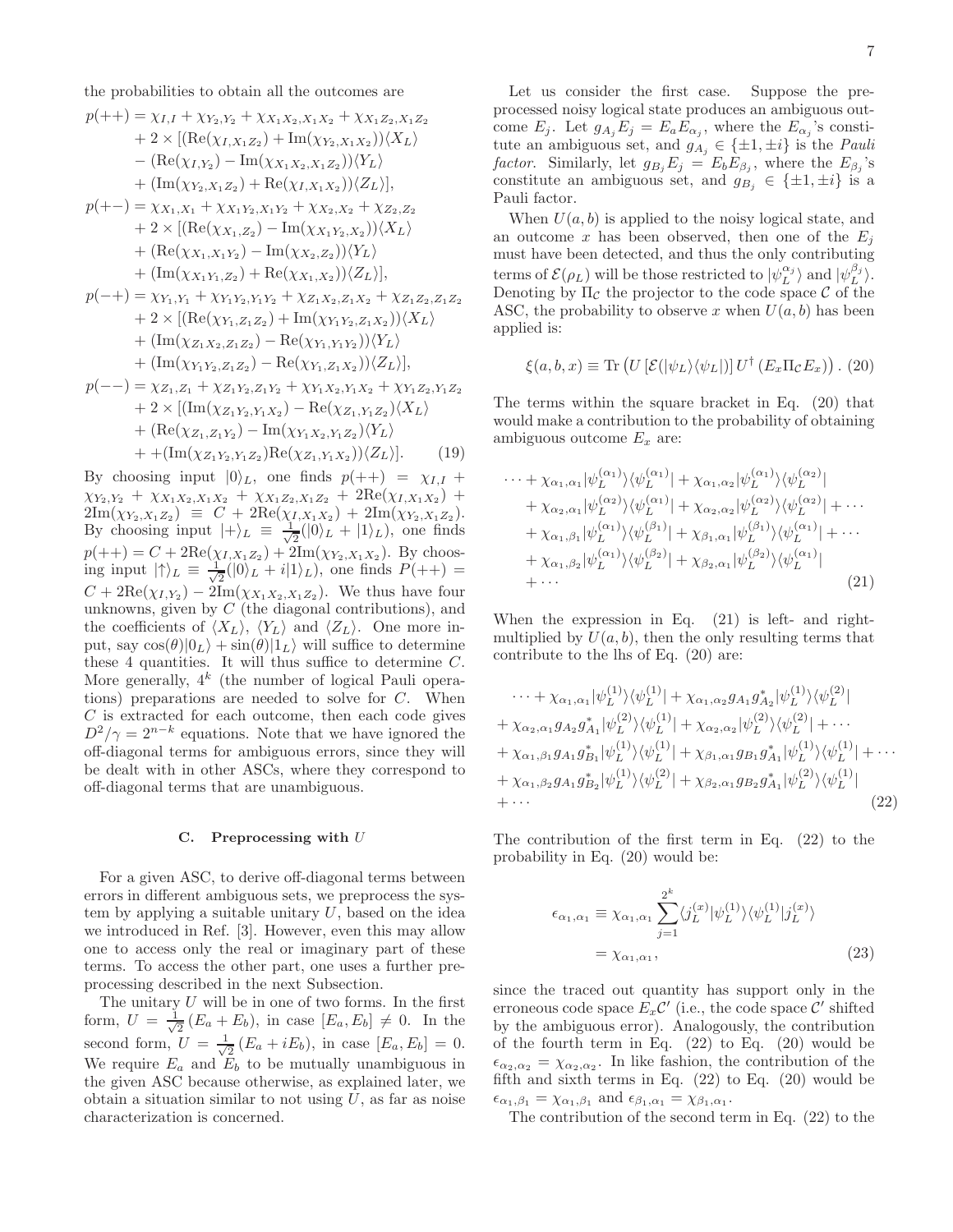probability in Eq. (20) would be:

$$
\epsilon_{\alpha_1, \alpha_2} \equiv \chi_{\alpha_1, \alpha_2} g_{A_1} g_{A_2}^* \sum_{j=1}^{2^k} \langle j_L^{(x)} | \psi_L^{(1)} \rangle \langle \psi_L^{(2)} | j_L^{(x)} \rangle
$$
  
=  $\chi_{\alpha_1, \alpha_2} g_{A_1} g_{A_2}^* \langle \psi_L^{(2)} | \psi_L^{(1)} \rangle$   
=  $\chi_{\alpha_1, \alpha_2} g_{A_1} g_{A_2}^* \langle N_{2,1} \rangle_L,$  (24)

where  $N_{2,1}$  is the normalizer element that propagates error  $E_{A_1}$  on a logical ket to  $E_{A_2}$ . The contribution of the third term in Eq. (22) to the probability in Eq.  $(20)$  would be, analogously to Eq.  $(24)$ , namely,  $\epsilon_{\alpha_2,\alpha_1} = \chi_{\alpha_2,\alpha_1} g_{A_2} g_{A_1}^* \langle N_{1,2} \rangle_L$ . In like fashion, the contribution of the seventh and eighth terms in Eq. (22) to Eq. (20) would be  $\epsilon_{\alpha_1,\beta_2} = \chi_{\alpha_1,\beta_2} g_{A_1} g_{B_2}^* \langle N_{1,2} \rangle_L$  and  $\epsilon_{\beta_2,\alpha_1} = \chi_{\beta_2,\alpha_1} g_{B_2} g_{A_1}^* \langle N_{2,1} \rangle_L.$ 

Putting together all these  $\epsilon_{\alpha_j,\alpha_k}, \epsilon_{\alpha_j,\beta_k}$ , etc., terms into Eq.  $(20)$ , we obtain:

$$
\xi(a, b, x) = \frac{1}{2} \left( \sum_{j=1}^{\gamma} \chi_{\alpha_j, \alpha_j} + \chi_{\beta_j, \beta_j} + \chi_{\alpha_j, \beta_j} + \chi_{\beta_j, \alpha_j} \right)
$$
  
+ 
$$
\sum_{j < k} \left[ \text{Re} \left( \chi_{\alpha_j, \alpha_k} g_{A_j} g_{A_k}^* \langle N_{j,k} \rangle_L \right) + \text{Re} \left( \chi_{\beta_j, \beta_k} g_{B_j} g_{B_k}^* \langle N_{j,k} \rangle_L \right) \right]
$$
  
+ 
$$
\sum_{j \neq k} \left[ \text{Re} \left( \chi_{\alpha_j, \beta_k} g_{A_j} g_{B_k}^* \langle N_{j,k} \rangle_L \right) \right], \tag{25}
$$

where the  $\langle N \rangle$  terms, being always real, can be removed out of the argument of Re or Im.

In constructing  $U(a, b)$ , the errors  $E_a$  and  $E_b$  should not be mutually ambiguous. Otherwise, the result is effectively the same as that direct measurement without preprocessing using  $U(a, b)$ . To see this, consider an application of this method to Eq. (19), with  $U(X_1X_2, Y_2) \equiv$ √ 1  $\frac{1}{2}(X_1X_2+Y_2)$ . We find:

$$
\begin{array}{c|c}\n\hline\n & \alpha_j, g_A & \beta_k, g_B \\
\hline\nI & X_1 X_2, 1 & Y_2, 1 \\
Y_2 & X_1 Z_2, i & I, 1 \\
X_1 X_2 & I, 1 & X_1 Z_2, i \\
X_1 Z_2 & Y_2, i & X_1 X_2, -i\n\end{array}
$$
\n(26)

From (25), it follows that with pre-processing by  $U(X_1X_2, Y_2)$ , the probability expressions in the example (19) are altered altered, e.g.,

$$
p(++) = 2 \times \left[ \text{Re}(\chi_{X_1 X_2, Y_2}) + \text{Re}(\chi_{I, X_1 Z_2}) \right] \langle X_L \rangle + 2 \times \left[ \text{Re}(\chi_{I, Y_2}) + -\text{Im}(\chi_{X_1 X_2, X_1 Z_2}) \right] \langle Z_L \rangle + 2 \times \left[ \text{Re}(\chi_{I, X_1 X_2}) + \text{Im}(\chi_{Y_2, X_1 Z_2}) \right] \langle Y_L \rangle - 2 \times \left[ \text{Im}(\chi_{Y_2, X_1 X_2}) + \text{Im}(\chi_{I, X_1 Z_2}) \right].
$$
 (27)

Thus, the ambiguous errors in the coefficients of normalizer expectation values remain the same even though the particular normalizer element changes.

Now, let  $U = \frac{1}{\sqrt{2}}$  $\frac{1}{2}(X_1+Z_1)$ , where  $X_1$  and  $Z_1$  are seen to be unambiguous for code (15). Set the outcome to be '++'. This fixes  $E_j$ . Thus:

$$
\begin{bmatrix} \frac{E_j}{I} \\ Y_2 \\ X_1 X_2 \\ X_1 Z_2 \end{bmatrix}; \begin{bmatrix} \frac{E_{\alpha}, g_A}{X_1, 1} \\ X_1 Y_2, 1 \\ X_2, 1 \\ Z_2, 1 \end{bmatrix}; \begin{bmatrix} \frac{E_{\beta}, g_B}{Z_1, 1} \\ Z_1 Y_2, 1 \\ Y_1 X_2, -i \\ Y_1 Z_2, -i \end{bmatrix}; \begin{bmatrix} \frac{N}{I_L} \\ Y_L \\ Z_L \\ -X_L \end{bmatrix};
$$
\n(28)

The coefficient  $\langle X_L \rangle$  to  $\xi(X_1, Z_1, ++)$  can be read off (28), using (25), by forming cross-terms between elements of the second and third columns, such that their corresponding logical Pauli operators multiply to  $X_L$  up to a sign  $g_A$ . In the present case, this is seen to be

$$
\langle X_L \rangle \left[ \mathrm{Im}(\chi_{X_1, Y_1 Z_2} - \chi_{X_1 Y_2, Y_1 X_2}) + \mathrm{Re}(\chi_{X_2, Z_1 Y_2} + \chi_{Z_2, Z_1}) \right]. \tag{29}
$$

We can thus form cross-terms between all ambiguous sets using suitable  $U$ .

In the second case, 
$$
[E_a, E_b] = 0
$$
 and we set  $U = \frac{E_a + iE_b}{\sqrt{2}}$ . As a result, instead of Eq. (22), one gets:  
\n $\cdots + \chi_{\alpha_1,\alpha_1} |\psi_L^{(1)}\rangle \langle \psi_L^{(1)}| + \chi_{\alpha_1,\alpha_2} g_{A_1} g_{A_2}^* |\psi_L^{(1)}\rangle \langle \psi_L^{(2)}|$   
\n $+ \chi_{\alpha_2,\alpha_1} g_{A_2} g_{A_1}^* |\psi_L^{(2)}\rangle \langle \psi_L^{(1)}| + \chi_{\alpha_2,\alpha_2} |\psi_L^{(2)}\rangle \langle \psi_L^{(2)}| + \cdots$   
\n $- i\chi_{\alpha_1,\beta_1} g_{A_1} g_{B_1}^* |\psi_L^{(1)}\rangle \langle \psi_L^{(1)}| + i\chi_{\beta_1,\alpha_1} g_{B_1} g_{A_1}^* |\psi_L^{(1)}\rangle \langle \psi_L^{(1)}| + \cdots$   
\n $- i\chi_{\alpha_1,\beta_2} g_{A_1} g_{B_2}^* |\psi_L^{(1)}\rangle \langle \psi_L^{(2)}| + i\chi_{\beta_2,\alpha_1} g_{B_2} g_{A_1}^* |\psi_L^{(2)}\rangle \langle \psi_L^{(1)}|$   
\n $+ \cdots$  (30)

Consequently, one obtains in place of Eq. (25):

$$
\xi(a,b,x) = \frac{1}{2} \left( \sum_{j=1}^{\gamma} \chi_{\alpha_j,\alpha_j} + \chi_{\beta_j,\beta_j} + \chi_{\alpha_j,\beta_j} + \chi_{\beta_j,\alpha_j} \right) + \sum_{j < k} \left[ \text{Re} \left( \chi_{\alpha_j,\alpha_k} g_{A_j} g_{A_k}^* \langle N_{j,k} \rangle_L \right) + \text{Re} \left( \chi_{\beta_j,\beta_k} g_{B_j} g_{B_k}^* \langle N_{j,k} \rangle_L \right) \right] + \sum_{j \neq k} \left[ \text{Im} \left( \chi_{\alpha_j,\beta_k} g_{A_j} g_{B_k}^* \langle N_{j,k} \rangle_L \right) \right], \tag{31}
$$

where, like before, the  $\langle N \rangle$  terms, which are always real, can be removed out of the argument of Re or Im. It is worth noting that in Eqs.  $(25)$  or  $(31)$ , in the terms that contain Pauli factors, the matter of whether the real or imaginary part of the process element of the process matrix contributes to the measured probability, depends on whether the Pauli factors are of same type (real/imaginary).

#### D. Toggling

The method of Section IV C gives only the real or imaginary parts of the cross-terms. Using an idea we proposed in [3], we solve this problem by pre-processing the noisy state even before applying U. Consider a density operator  $\rho = \begin{pmatrix} a & b \\ b^* & 1 \end{pmatrix}$  $b^*$  1 – a subjected to the phase operator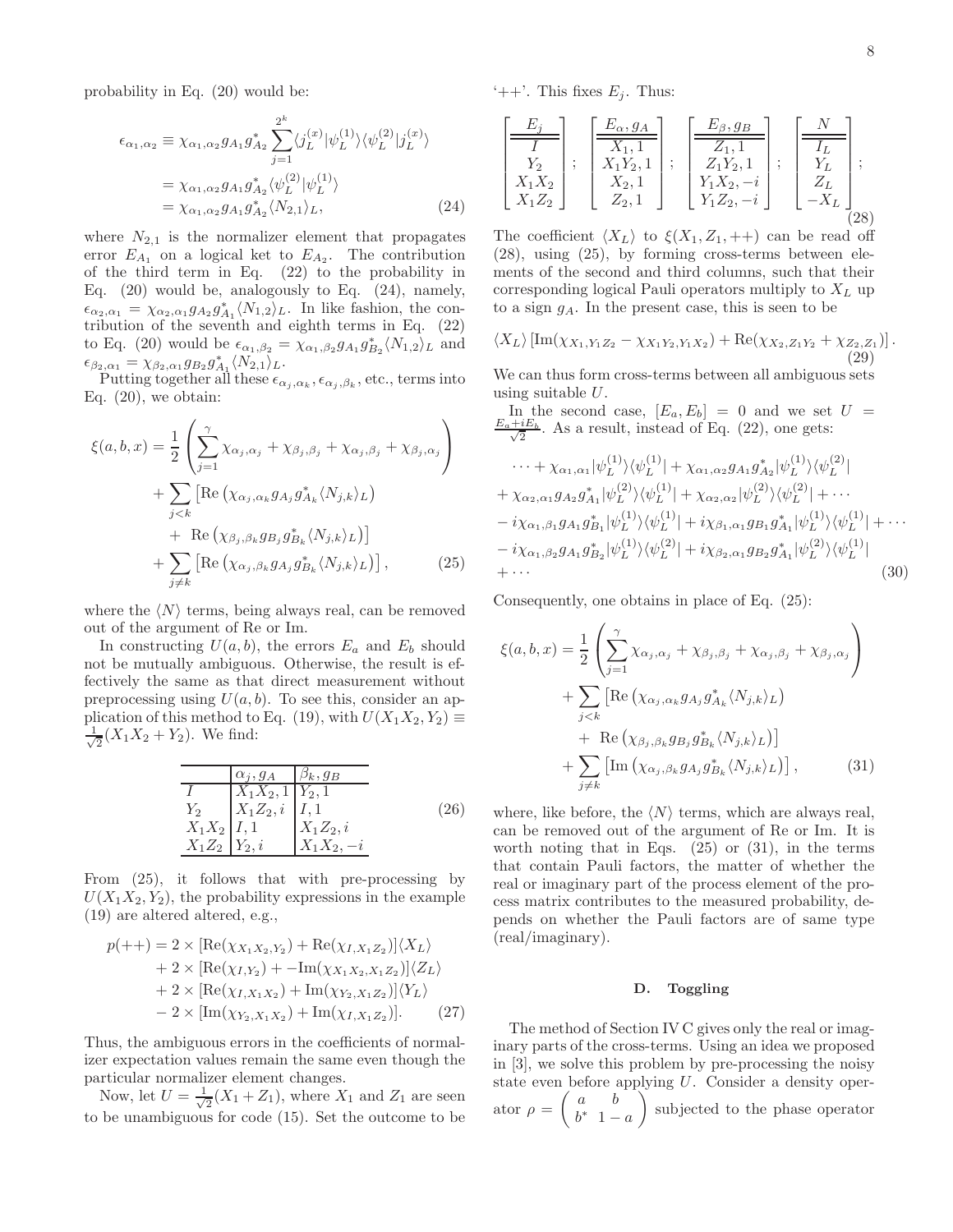given by the diagonal  $T \equiv e^{i\theta_0} |0\rangle\langle 0| + e^{i\theta_1} |1\rangle\langle 1|$ . Then, if  $\theta_0 = -\theta_1 = \pi/4$ , one finds  $T\rho T^{\dagger} = \begin{pmatrix} a & ib \\ -ib^* & 1 \end{pmatrix}$  $-ib^*$  1 – a  $\setminus$ , meaning that the imaginary and real parts of the offdiagonal terms have been interchanged or 'toggled' (apart from a possible sign change).

Similarly, now we construct

$$
T \equiv \sum_{m=0}^{\sigma - 1} e^{i\theta_m} \Pi_L^m,
$$
\n(32)

where  $\sigma$  is the number of ambiguous sets (order of ambiguity),  $\Pi_L^m$  is the projector to the erroneous logical space given by  $E_m \mathcal{C}'$  ( $E_m$  being any one error from each ambiguous set), and  $\theta_m \in {\pm \frac{\pi}{4}}$ , with equal entries with both signs. Prior to  $U$ , we apply the operation  $T^+ = T \oplus \mathbb{I}'$ , where  $\mathbb{I}'$  acts trivially outside the correctable space, i.e., the code space  $\mathcal{C}'$  plus the erroneous code spaces.

For example, suppose we construct the toggler  $T^+$  having  $\theta_{E_{\alpha}} = -\theta_{E_{\beta}} = \pm \frac{\pi}{4}$ , then in place of (28) we have:

$$
\langle X_L \rangle \left[ \text{Re}(\chi_{X_1, Y_1 Z_2} - \chi_{X_1 Y_2, Y_1 X_2}) + \text{Im}(\chi_{X_2, Z_1 Y_2} + \chi_{Z_2, Z_1}) \right],\tag{33}
$$

i.e., cross-term  $\chi_{\mu,\nu}$ , where  $\mu$  and  $\nu$  come, respectively, from ambiguous set  $E_{\alpha}$  and  $E_{\beta}$ , get their real and imaginary parts toggled.

The tools described in this and the preceding two subsections, as well as the different ASCs, form our repertoire for characterizing the noise in the method of ASCs.

#### V. RESOURCES

We may begin by supposing that data from  $\gamma$  ASCs will suffice, giving the required  $D^2$  equations to solve for the  $D^2$  variables. These  $D^2$  equations will correspond to an adjacency matrix, wherein the  $D^2/\gamma$  rows corresponding to each code will sum to a *unit row*, i.e., one with 1's in all columns. Thus there are (at least)  $\gamma - 1$ constraints among the  $D^2$  equations. Adding one more code will introduce  $D^2/\gamma$  equations and one more constraint i.e.,  $2^{n-k} - 1$  constraints. If there are no other constraints in the first  $D^2$  rows, and if  $2^{n-k} - 1 \ge \gamma - 1$ , i.e.,  $n - k \geq p$ , then the remaining required linearly independent equations can be found from the last code. Thus, in general, with  $\gamma$ -fold full degeneracy, the necessary number of preparations is  $\gamma + 1$ .

More generally, because of the failure of QEC isomorphism with ambiguous codes, of the  $O(4^m \times 4^m)$ terms in the process matrix, only  $O\left(\frac{4^m}{\gamma} \times \frac{4^m}{\gamma}\right)$  independent terms can be determined per ASC, implying that a full characterization would require  $\mu = O(\gamma^2)$  different ASC's. Also, syndrome measurements on each ASC yields  $D^2/\gamma = 4^m/\gamma$  outcomes. We may thus estimate that the number of configurations required is  $c = O\left(\frac{16^m}{\gamma^2}/\frac{4^m}{\gamma}\right) = O\left(\frac{4^m}{\gamma}\right)$  per ASC. Thus in all, counting each ASC as a separate configuration, we require  $\mu \times c$ 

configurations, i.e.,  $O(\gamma 4^m)$ , meaning that there is a factor  $\gamma$  excess when using ambiguous codes. (Moreover each code would require up to  $4^k$  state preparations for disambiguation of the Pauli logical classes.) This can be considered as a time cost to pay for the saving in 'space', i.e., in terms of number of entangled qubits used.

Now we present an example of applying QASCD, with three 4-qubit ASCs being used to characterize a 2-qubit noise.

# VI. ILLUSTRATION USING A FAMILY OF THREE 4-QUBIT AMBIGUOUS CODES

Consider the  $[[4,1]]$  ASC  $\mathbb{C}^1$  for arbitrary errors on the first two qubits, constructed by dropping the last qubit of the  $[[5,1]]$  QECC of Ref.  $[12]$ :

$$
|0_L^1\rangle_4 = \frac{1}{2\sqrt{2}} \left(-|0000\rangle + |0010\rangle + |0101\rangle + |0111\rangle \right.\n-|1001\rangle + |1011\rangle + |1100\rangle + |1110\rangle)\n|1_L^1\rangle_4 = \frac{1}{2\sqrt{2}} \left(-|1111\rangle + |1101\rangle + |1010\rangle + |1000\rangle \right.\n-|0110\rangle + |0100\rangle + |0011\rangle + |0001\rangle), (34)
$$

whose stabilizer generators are  $XIIX, YIXY$  and YYZZ. The following equation presents two other such codes  $\mathbb{C}^2$  and  $\mathbb{C}^3$  which are two fold amiguous:

$$
|0_L^2\rangle_4 = H_{ZY}^{\otimes 4} |0_L\rangle, |1_L^2\rangle_4 = H_{ZY}^{\otimes 4} |1_L\rangle_4, |0_L^3\rangle_4 = H_{YX}^{\otimes 4} |0_L\rangle_4, |1_L^3\rangle_4 = H_{YX}^{\otimes 4} |1_L\rangle_4, \tag{35}
$$

where  $H_{ZY} = \frac{1}{\sqrt{2}}$  $\frac{1}{2}(|0\rangle\langle0|+i|0\rangle\langle1|+i|1\rangle\langle0|+|1\rangle\langle1|), H_{YX} =$  $\frac{1}{2}((1+i)|0\rangle\langle 0|+(1+i)|0\rangle\langle 1|-(1-i)|1\rangle\langle 0|+(1-i)|1\rangle\langle 1|).$ The corresponding stabilizer generators and the error syndromes are given in Table IV.

By method described in Sec. IV, the statistics of syndrome outcomes on QECs  $C^1$ ,  $C^2$  and  $C^3$ , can completely determine the process matrix  $\chi_{m,n}$  corresponding to an arbitrary 2-qubit noise  $\mathcal{E}$ . It can be noticed from the Table IV, that the normalizer corresponds to logical  $Y_L$ . By the direct measurement, as in Eq. (18), we get  $\chi_{\alpha_1,\alpha_1} + \chi_{\alpha_2,\alpha_2} + 2\text{Re}(\chi_{\alpha_1,\alpha_2}\langle Y_L\rangle)$ . By choosing any state of  $\mathbb{C}^1$  other than  $|\uparrow\rangle$ ,  $\langle Y_L \rangle$  vanishes. The direct syndrome measurements on suitably prepared  $\mathbb{C}^1$  yields the following expressions,

$$
\chi_{I,I} + \chi_{Y_2,Y_2} = a_1, \ \chi_{X_1,X_1} + \chi_{X_1Y_2,X_1Y_2} = b_1,
$$
  
\n
$$
\chi_{X_2,X_2} + \chi_{Z_2,Z_2} = c_1, \chi_{X_1X_2,X_1X_2} + \chi_{X_1Z_2,X_1Z_2} = d_1,
$$
  
\n
$$
\chi_{Y_1X_2,Y_1X_2} + \chi_{Y_1Z_2,Y_1Z_2} = e_1, \ \chi_{Y_1,Y_1} + \chi_{Y_1Y_2,Y_1Y_2} = f_1,
$$
  
\n
$$
\chi_{Z_1Z_2,Z_1Z_2} + \chi_{Z_1Z_2,Z_1X_2} = g_1, \chi_{Z_1,Z_1} + \chi_{Z_1Y_2,Z_1Y_2} = h_1.
$$
  
\n(36)

Similarly procedure followed on  $\mathbb{C}^2$  yields

$$
\chi_{I,I} + \chi_{Z_2, Z_2} = a_2, \ \chi_{X_1, X_1} + \chi_{X_1 Z_2, X_1 Z_2} = b_2,
$$
  

$$
\chi_{Y_1, Y_1} + \chi_{Y_1 Z_1, Y_1 Z_2} = c_2, \ \chi_{Z_1, Z_1} + \chi_{Z_1 Z_2, Z_1 Z_2} = d_2.
$$
  
(37)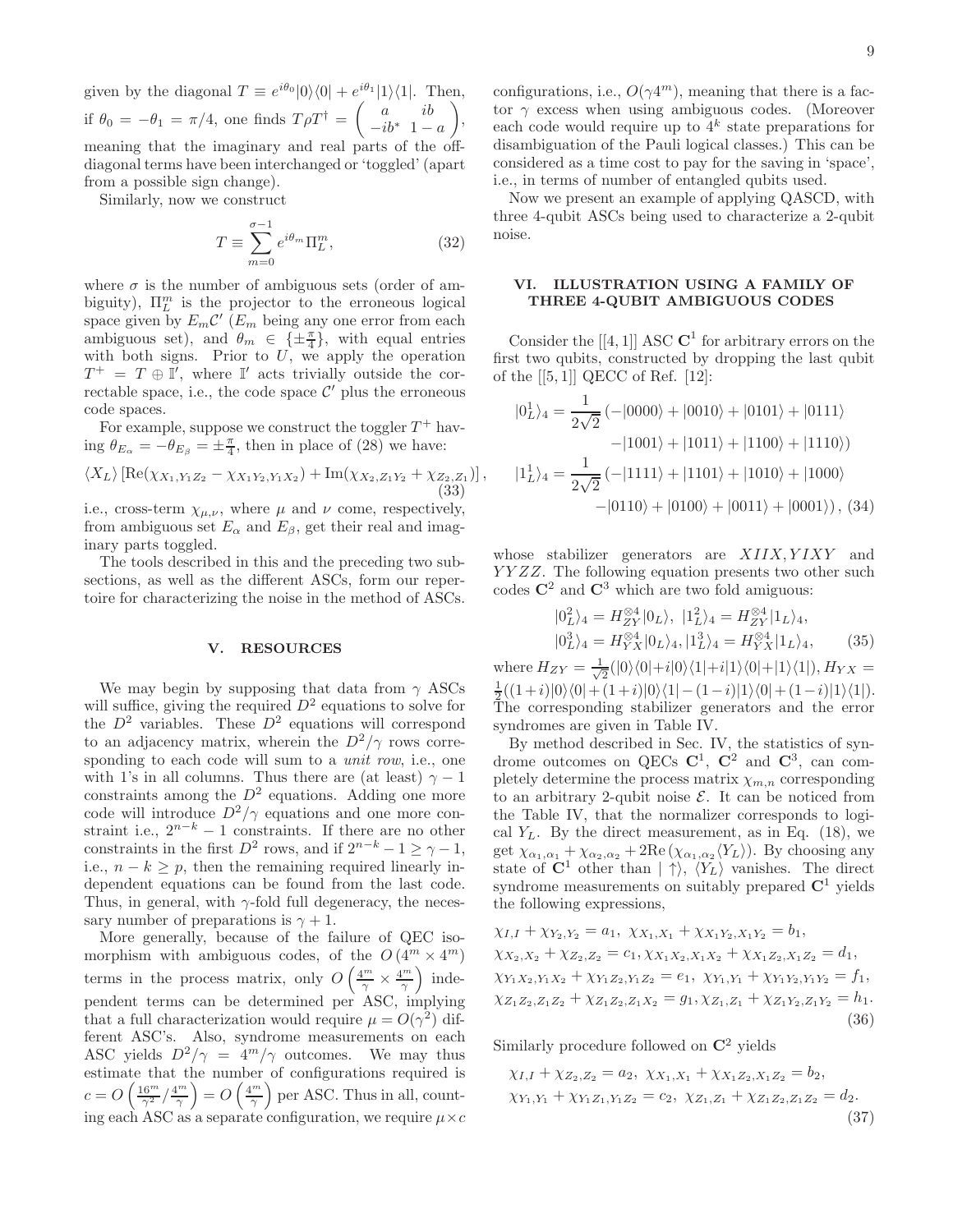| $\overline{\mathrm{C}^1}$ | II        | $X_1$  | $\overline{\mathit{X}}_2$ | $\overline{Y}_1$ | $Z_1$  | XX     | $YX$ $ZX$ |        |
|---------------------------|-----------|--------|---------------------------|------------------|--------|--------|-----------|--------|
|                           | $Y_2$     | XY     | $Z_2$                     | YY               | ZY     | XZ     | YZ        | ZZ     |
| $\overline{XII}IX$        | $^{+}$    | $^{+}$ | $^{+}$                    |                  |        | $^{+}$ |           |        |
| YIXY                      | $^{+}$    |        | $^{+}$                    | $^{+}$           |        |        | $^{+}$    |        |
| $\overline{Y}YZZ$         | $^{+}$    |        | -                         | $^{+}$           |        | $^{+}$ |           | $^{+}$ |
| $\mathrm{C}^2$            | IΙ        | $X_1$  | $\overline{X_2}$          | $\overline{Y_1}$ | $Z_1$  | X X    | Y X       | ZX     |
|                           | $Z_2$     | XZ     | $Y_2$                     | YZ               | ZZ     | XY     | YY        | ZY     |
| <i>IZZX</i>               | $^{+}$    | $^{+}$ |                           | $^{+}$           | $^{+}$ |        |           |        |
| $\overline{XII}IX$        | $^{+}$    | $^{+}$ | $^{+}$                    |                  |        | $^{+}$ |           |        |
| <b>YZYZ</b>               | $+$       |        |                           | $^{+}$           |        | $^{+}$ |           | $^{+}$ |
| $\mathsf{C}^3$            | $\cal II$ | $X_1$  | $\overline{Y}_1$          | $Y_2$            | $Z_1$  | XY     | YY        | ZY     |
|                           | $X_2$     | XX     | ${\cal YX}$               | $Z_2$            | ZX     | XZ     | YZ        | ZZ     |
| IXXZ                      | $^{+}$    | $^{+}$ | $^{+}$                    |                  | $^{+}$ |        |           |        |
| XIXZ                      | $^{+}$    | $^{+}$ | -                         | $^{+}$           |        | $^{+}$ |           |        |
| <i>YXYX</i>               | $^{+}$    |        | $^{+}$                    |                  |        | $^{+}$ |           | $^{+}$ |

TABLE IV. Ambiguous class for the three 4-qubit codes. The Hadamard operation  $H_{ZY}$  ( $H_{YX}$ ) toggles errors Z and  $Y$  (errors  $Y$  and  $X$ ) while keeping error  $X$  ( $Z$ ) fixed, and the above syndromes are corresponding toggled versions of each other.

From  $\mathbb{C}^3$  we obtain the following expressions

$$
\chi_{I,I} + \chi_{X_2, X_2} = a_3, \ \chi_{X_1, X_1} + \chi_{X_1 X_2, X_1 X_2} = b_3, \chi_{Y_1, Y_1} + \chi_{Y_1 X_2, Y_1 X_2} = c_3, \ \chi_{Z_1, Z_1} + \chi_{Z_1 X_2, Z_1 X_2} = d_3.
$$
\n(38)

The above 16 expressions suffice to determine the diagonal terms of the process matrix. To demonstrate how the method works for off-diagonal terms, we consider its application to the noise

$$
\mathcal{E}_A(\rho_L) = \delta \rho_L + \frac{1 - \delta}{5} (X_1 \rho_L X_1 + X Z \rho_L X Z + Y_2 \rho_L Y_2 + X_2 \rho_L X_2 + X X \rho_L X X) + \frac{1}{6} ((a + ib) X 1 \rho_L X_2 + (c + id) \rho_L X X + (e + if) X Z \rho_L Y_2 + c.c)
$$
 (39)

In the present case, for solving the off-diagonal terms using Eq. (31), the following set of linearly independent equations for off-diagonal terms are obtained by performing unitary operations  $U(a, b)$  followed by syndrome measurements on  $\mathbb{C}^1$ ,  $\mathbb{C}^2$  and  $\mathbb{C}^3$  respectively

$$
\xi(I, X_1X_2, I) = \chi_{I, I} + \chi_{X_1X_2, X_1X_2} + \chi_{Y_2, Y_2} + \chi_{X_1Z_2, X_1Z_2}
$$
  
+Im $(I, X_1X_2) + \text{Re}(Y_2, X_1Z_2),$   

$$
\xi(I, X_1X_2, X_1) = \chi_{X_1, X_1} + \chi_{X_2, X_2} + \chi_{Y_2, Y_2} + \chi_{X_1Z_2, X_1Z_2}
$$
  
+Im $(X_1, X_2) - \text{Re}(Y_2, X_1Z_2),$   

$$
\xi(I, X_1X_2, I) = \chi_{I, I} + \chi_{X_1X_2, X_1X_2} + \chi_{X_1, X_1} + \chi_{X_2, X_2}
$$
  
+Im $(I, X_1X_2) - \text{Im}(X_1, X_2).$  (40)

In Eq. (40), the diagonal terms are obtained without pre-processing with unitaries using in Eq. (36), (37) and (38). Solving the above set of equations we obtain the off-diagonal terms of the process matrix corresponding to  $\mathcal{E}_A$  :

Im(*I*, 
$$
X_1 X_2
$$
) =  $\frac{1}{2}$ ( $\mathcal{O}_1 + \mathcal{O}_2 + \mathcal{O}_3$ ) =  $\frac{c}{6}$ ,  
\nIm( $X_1, X_2$ ) =  $\frac{1}{2}$ ( $\mathcal{O}_1 + \mathcal{O}_2 - \mathcal{O}_3$ ) =  $\frac{a}{6}$ ,  
\nRe( $Y_2, X_1 Z_2$ ) =  $\mathcal{O}_1 - \frac{1}{2}$ ( $\mathcal{O}_1 + \mathcal{O}_2 + \mathcal{O}_3$ ) =  $\frac{f}{6}$ , (41)

where  $\mathcal{O}_1 = \xi(I, X_1X_2, I) - (\chi_{I,I} + \chi_{X_1X_2, X_1X_2} + \chi_{Y_2, Y_2} +$  $(\chi_{X_1Z_2,X_1Z_2}), \mathcal{O}_2 = \xi(I, X_1X_2, X_1) - (\chi_{X_1,X_1} + \chi_{X_2,X_2} + \chi_{X_1} + \chi_{X_1} + \chi_{X_2} + \chi_{X_1} + \chi_{X_1} + \chi_{X_2} + \chi_{X_1} + \chi_{X_2} + \chi_{X_1} + \chi_{X_2} + \chi_{X_1} + \chi_{X_2} + \chi_{X_1} + \chi_{X_2} + \chi_{X_1} + \chi_{X_2} + \chi_{X_1} + \chi_{X_2} + \chi_{X_1} + \chi_{X_2$  $\chi_{Y_2,Y_2} + \chi_{X_1Z_2,X_1Z_2}$  and  $\mathcal{O}_3 = \xi(I,X_1X_2,I) - (\chi_{I,I} +$  $\chi_{X_1X_2,X_1X_2} + \chi_{X_1,X_1} + \chi_{X_2,X_2}$ ).

The real or imaginary counterparts of the expressions Eq. (19) are obtained by preprocessing the noisy states with the corresponding toggling operations. For code  $\mathbb{C}^1$ , note that  $I$  and  $Y_2$  are ambiguous, and thus cannot have different toggler signs. On the other hand, we want them both to have different toggler signs than  $X_1X_2$  and  $X_1Z_2$ , which are also ambiguous. Thus, one required toggling operation would be:

$$
T_j^+ = \frac{1+i}{\sqrt{2}} \left( \Pi_{\mathbf{C}^1} + X_1 \Pi_{\mathbf{C}^1} X_1 + Y_1 \Pi_{\mathbf{C}^1} Y_1 + Z_1 \Pi_{\mathbf{C}^1} Z_1 \right) + \frac{1-i}{\sqrt{2}} \left( X_1 X_2 \Pi_{\mathbf{C}^1} X_1 X_2 + X_2 \Pi_{\mathbf{C}^1} X_2 \right) + Y_1 X_2 \Pi_{\mathbf{C}^1} Y_1 X_2 + Z_1 X_2 \Pi_{\mathbf{C}^1} Z_1 X_2 \right),
$$
(42)

and similarly for the codes  $\mathbb{C}^j$   $(j \in \{2,3\})$ . The expressions obtained by pre-processing the noisy ASCs with unitary and toggling are

$$
\xi'(I, X_1X_2, I) = \chi_{I,I} + \chi_{X_1X_2, X_1X_2} + \chi_{Y_2,Y_2} + \chi_{X_1Z_2, X_1Z_2} + \text{Re}(I, X_1X_2) + \text{Im}(Y_2, X_1Z_2), \n\xi'(I, X_1X_2, X_1) = \chi_{X_1, X_1} + \chi_{X_2, X_2} + \chi_{Y_2, Y_2} + \chi_{X_1Z_2, X_1Z_2} + \text{Re}(X_1, X_2) + \text{Im}(Y_2, X_1Z_2), \n\xi'(I, X_1X_2, I) = \chi_{I,I} + \chi_{X_1X_2, X_1X_2} + \chi_{X_1, X_1} + \chi_{X_2, X_2} + \text{Re}(I, X_1X_2) + \text{Re}(X_1, X_2).
$$
\n(43)

Solving the above set of equations we have the real or imaginary parts of the off-diagonal terms of the process matrix that wre undetermined by Eq. (19) with out toggling:

$$
Re(I, X_1 X_2) = \frac{1}{2}(\mathcal{O}'_1 - \mathcal{O}'_2 + \mathcal{O}'_3) = \frac{c}{6},
$$
  
\n
$$
Re(X_1, X_2) = \frac{1}{2}(-\mathcal{O}'_1 + \mathcal{O}'_2 + \mathcal{O}'_3) = \frac{a}{6},
$$
  
\n
$$
Im(Y_2, X_1 Z_2) = \frac{1}{2}(\mathcal{O}'_1 + \mathcal{O}'_2 - \mathcal{O}'_3) = \frac{f}{6},
$$
 (44)

where  $\mathcal{O}'_1 = \xi'(I, X_1X_2, I) - (\chi_{I, I} + \chi_{X_1X_2, X_1X_2} + \chi_{Y_2, Y_2} +$  $(\chi_{X_1Z_2,X_1Z_2}) \mathcal{O}'_2 = \xi'(I,X_1X_2,X_1) - (\chi_{X_1,X_1} + \chi_{X_2,X_2} +$  $\chi_{Y_2,Y_2} + \chi_{X_1Z_2,X_1Z_2}$ )  $\mathcal{O}'_3$  =  $\xi'(I,X_1X_2,I) - (\chi_{I,I} +$  $\chi_{X_1X_2,X_1X_2} + \chi_{X_1,X_1} + \chi_{X_2,X_2}$ ).